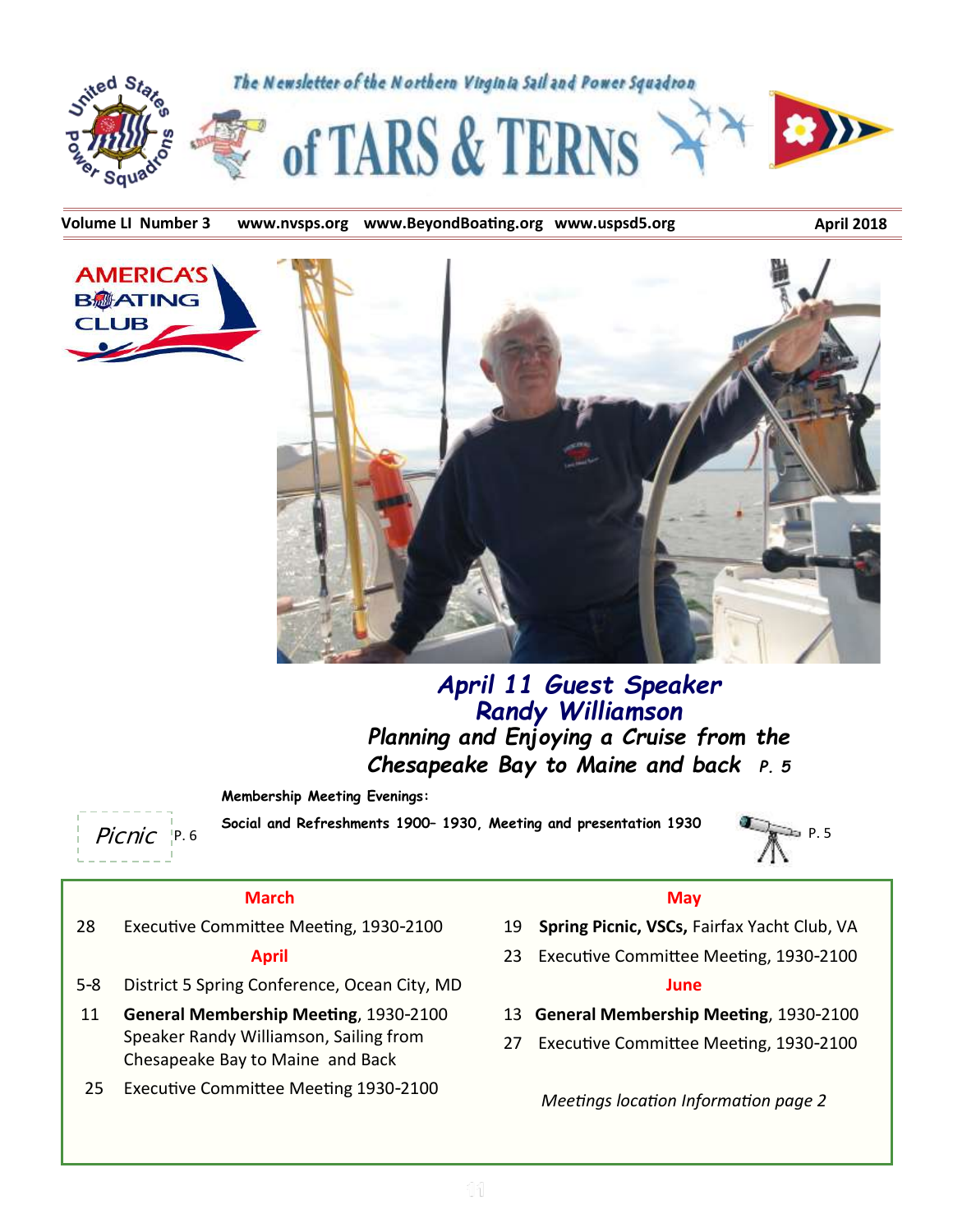

**COMMANDER** Cdr Charles Hurley, JN 703-455-4828 CDJWorks@verizon.net



**EXECUTIVE OFFICER** Lt/C Sean Gallagher, JN 703-548-5851 hawk-eye@earthlink.net





**SECRETARY** Lt/C Evelyn Alls, P 703-569-1511 secretary@nvsps.org





Lt Richard Cohen, P 703-845-1410



P/C Alan Hart, AP 540-898-6002, 1oldtar@gmail.com P/Lt/C Cathleen Sheffield, AP 703-370-4331, Carney1227@aol.com P/C Richard E. Unis, JN 703-777-8378, SkipperUnis@gmail.com Lt Claire Wyngaard, P 703-494-2065, CWyngaard@verizon.net

*Scheduled Meetings:* Unless otherwise noted, the General Membership Meetings will be held at the BoatUS™ HQ facility at 1930 on the **second Wed of each month** *except for the months of Aug. and Dec., and the May and Oct mtgs will be combined with other events. Social Time 1900-1930.* Any changes will be posted in this newsletter or on the Squadron website.

#### *BoatUS Headquarters meeting location: 880 South Pickett Street, Alexandria VA 22304*

From Capital Beltway, take the VA-613/ Van Dorn St exit # 173, towards Franconia. Turn left onto S. Van Dorn St / VA-613 North. Turn left onto S. Pickett St. Go less than .5 miles and turn in at first the BoatUS™ sign and go to the lighted parking lot in rear. Proceed to the entrance. Press buzzer on right to request entry.

## **Attention Ship's Store Shoppers!**

Our online Ship's Store at [http://nvsps.qbstores.com](http://nvsps.qbstores.com/) offers shirts, jackets, totebags, and hats with our 50th anniversary burgee logo. Watch for special sales. Nametags can be ordered from https://cpdean.com or by calling 804-355-6588. Burgees can be ordered from P/C Gale Alls,

galeandev@aol.com.

#### **Like us on Facebook**

**so you get reminders about our** 

**meetings, events, newsletter posting**





**MEMBERS AT LARGE**

**Of Tars & Terns** The official publication of the **Northern Virginia Sail and Power Squadron**

#### [www.nvsps.org](http://www.nvsps.org)



#### **Articles, opinions and advertisements do not necessarily reflect USPS® policy or endorsement unless so designated**

Of Tars & Terns is published ten months of the year and mailed to all NVSPS members. July/August and January/February issues are combined. All Of Tars & Terns newsletters are published online at NVSPS.org in color. Submission deadlines are the 15th of the month prior to the issue month (in first issue month in combined issues) until further notice.

**Volume LI; Number 3: April 2018** 

#### **EDITOR ASST to the EDITOR WEBMASTER**

703-494-2065 703-437-0064 703-620-1821

Lt Claire Wyngaard, P **P/C G. Jay Nelson, AP** D/Lt Walter D. Lazear, AP Editor@nvsps.org gjaynelson@aol.com lakematesw@comcast.net

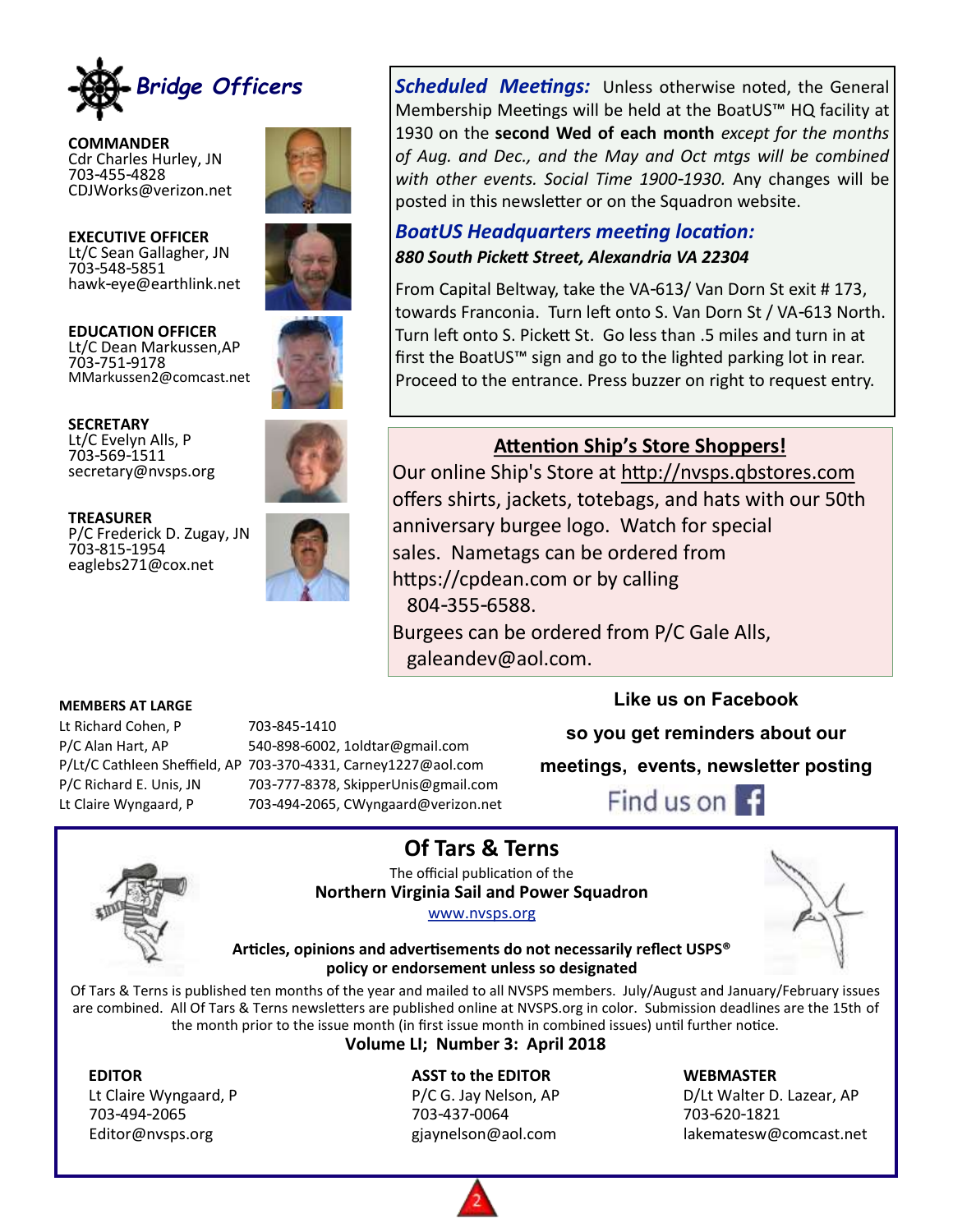# *Ship's Store News*



Shipping costs for our online ship's store at <http://nvsps.qbstores.com> are going down. Starting March 20, 2018, all orders will receive a flat rate shipping fee of \$4.95 for ground deliveries no matter how many items are ordered. There are weekly discount coupons, and there is no minimum order requirement.

Check out the shirts, jackets, hats and bags featuring our 50<sup>th</sup> anniversary logo showing the NVSPS burgee with a gold band. The shirts and jackets come in many colors and sizes. Several members will be wearing snazzy new NVSPS shirts proudly at the D5 spring conference.



If you need a new nametag, order one from cpdean.com/product/name-tags.

| <b>Safety Resources</b>                                                                                                                                                                                     |  |  |
|-------------------------------------------------------------------------------------------------------------------------------------------------------------------------------------------------------------|--|--|
| Safe Boating-NOAA                                                                                                                                                                                           |  |  |
| http://www.nws.noaa.gov/os/marine/safeboating/                                                                                                                                                              |  |  |
| <b>National Safe Boating Council</b>                                                                                                                                                                        |  |  |
| http://www.safeboatingcouncil.org/                                                                                                                                                                          |  |  |
| Rental Boat Safety                                                                                                                                                                                          |  |  |
| http://rentalboatsafety.com/                                                                                                                                                                                |  |  |
| <b>Boating Safety</b>                                                                                                                                                                                       |  |  |
| http://www.boatus.org/                                                                                                                                                                                      |  |  |
| Annapolis Spring Sailboat Show-April 20-22  Bay Bridge Boat Show-April 27-29<br>Visit www.AnnapolisSailboatShows.com                                                                                        |  |  |
| <b>Open Positions:</b><br>Administrative Officer-contact the Commander<br>Membership Chair-contact the Commander<br>Assistant Newsletter Editor-contact the Editor<br>Event Photographer-contact the Editor |  |  |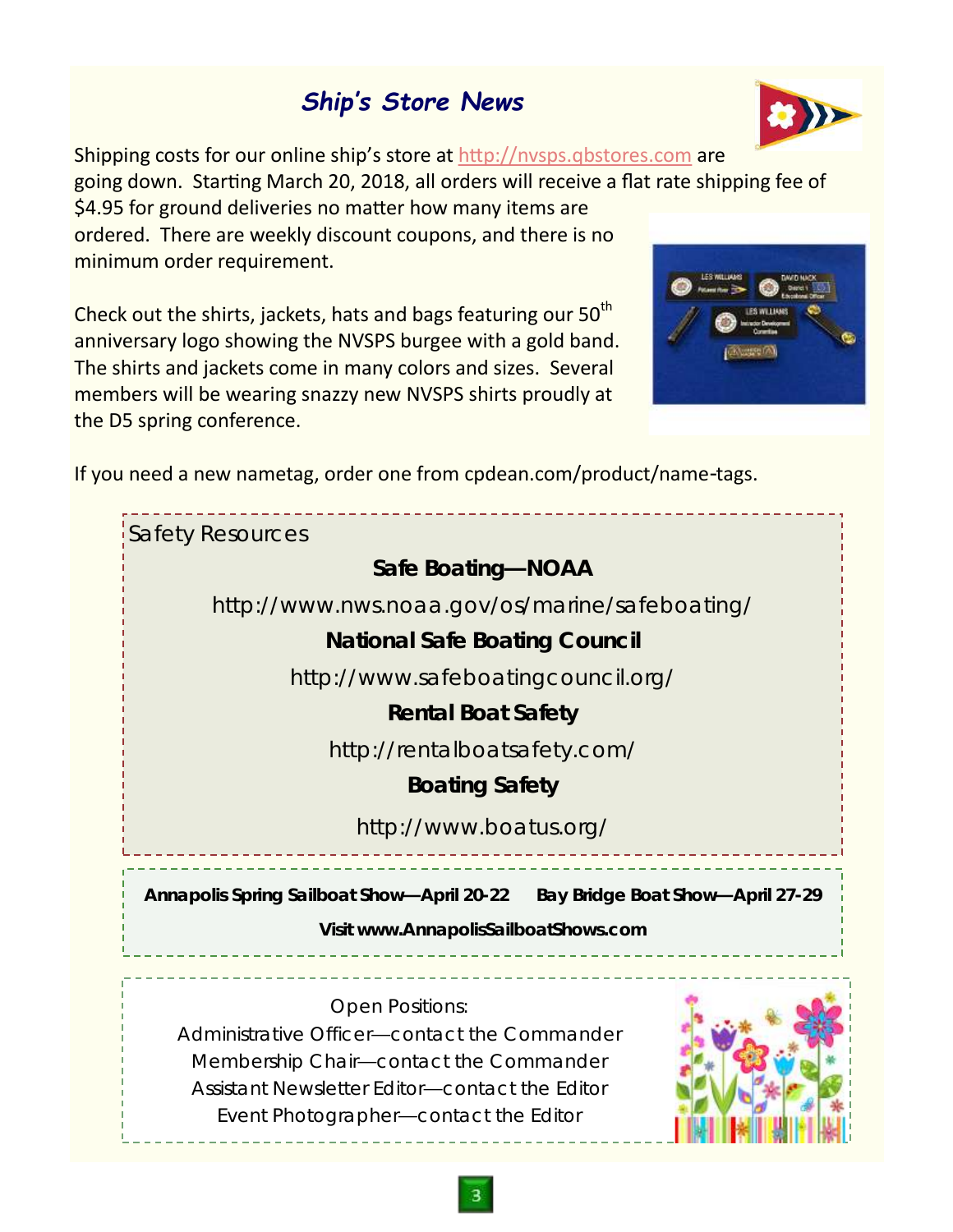### *Message from the Treasurer* ΨЩ

## *A New Position*

Having served as your Commander these past two years, I have decided to support the Squadron and our new Commander as Squadron Treasurer.

I would like to thank Dave Hinkins, S for his five years of excellent service as Treasurer. Dave and I are working together for a smooth transition of the office. Dave will provide his knowledge and guidance to me when needed in managing the Squadron's finances.

If you have any questions about the finances of the Squadron, please feel free to contact me. Thank you,

*P/C Frederick D. Zugay, JN NVSPS Treasurer Eaglebs271@cox.net*



**Call a certified Vessel Examiner (VE)**  who provides courtesy safety checks to mariners to ensure required safety equipment is onboard and in operational condition.

More info: http://www.nvsps.org/vsc.shtml P/C Rich Unis, JN Chairman, NVSPS VSCs [skipperunis@gmail.com](mailto:skipperunis@gmail.com) (703) 588-7030

P/C John Shivik, AP [JShivik@gmail.com](mailto:JShivik@gmail.com) (703) 273-3351

Lt/C Dave Hinkins, P [davehinkins@msn.com](mailto:davehinkins@msn.com) (303) 349-3000 (Northern Neck of Virginia)

> P/C Gale Alls, SN [galeandev@aol.com](mailto:galeandev@aol.com) (703) 987-8421

**VE Training Session Date TBA. If interested, please contact Chairman Unis**

*The Ensign* magazine Archives http://theensign.org/archive/ Spring 2018—Cruising in Maine

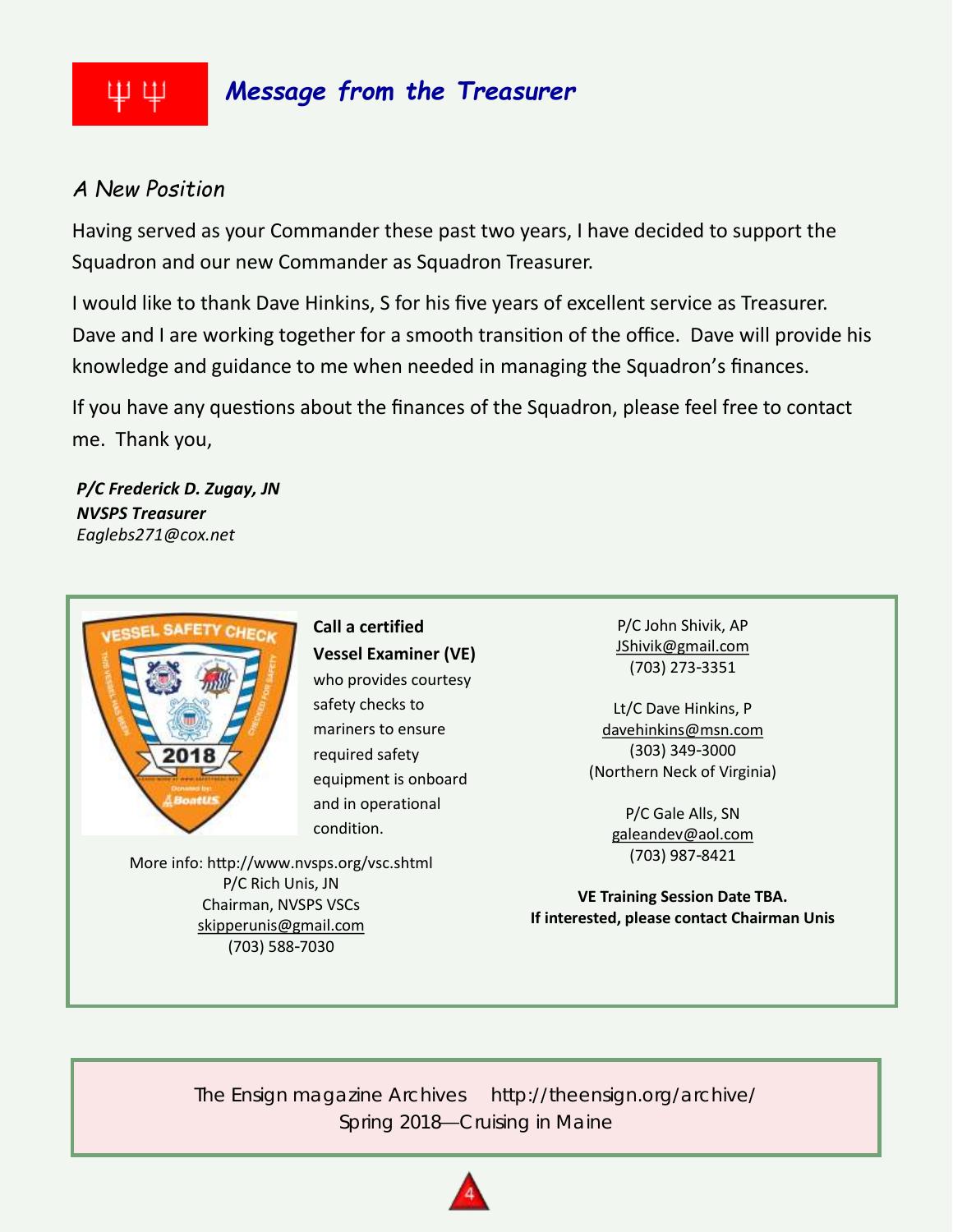

## *April 11 Guest Speaker Randy Williamson Planning and Enjoying a Cruise from the Chesapeake Bay to Maine and back*

Come hear how seasoned sailor **Randy Williamson** plans for and enjoys cruising from Rock Hall, MD to the Penobscot Bay, ME. He has done this trip three times on his 44 ft. Beneteau doing the northbound leg

offshore around Cape Cod and the southbound leg through Long Island Sound, Hell Gate and down the East River through New York City. He will present tips on preparing for the trip, routing options and what to see when you arrive in Maine. Williamson is a member of the Wilmington Sail and Power Squadron in Delaware. Presentation at 7:30 pm. Meeting locatin info on page 2.

See his website [www.svwindwardpassage.com](http://www.svwindwardpassage.com)

### *Introduction to the Marine Sextant at Analemma Society Presented by NVSPS P/C G. Jay Nelson, AP on March 10*



Above photo credit: Jeffrey Kretsch Below: Photos credit: Frederick Zugay





**www.Analemma.org**







Turner Farm Park and **Observatory** Great Falls Virginia

Held at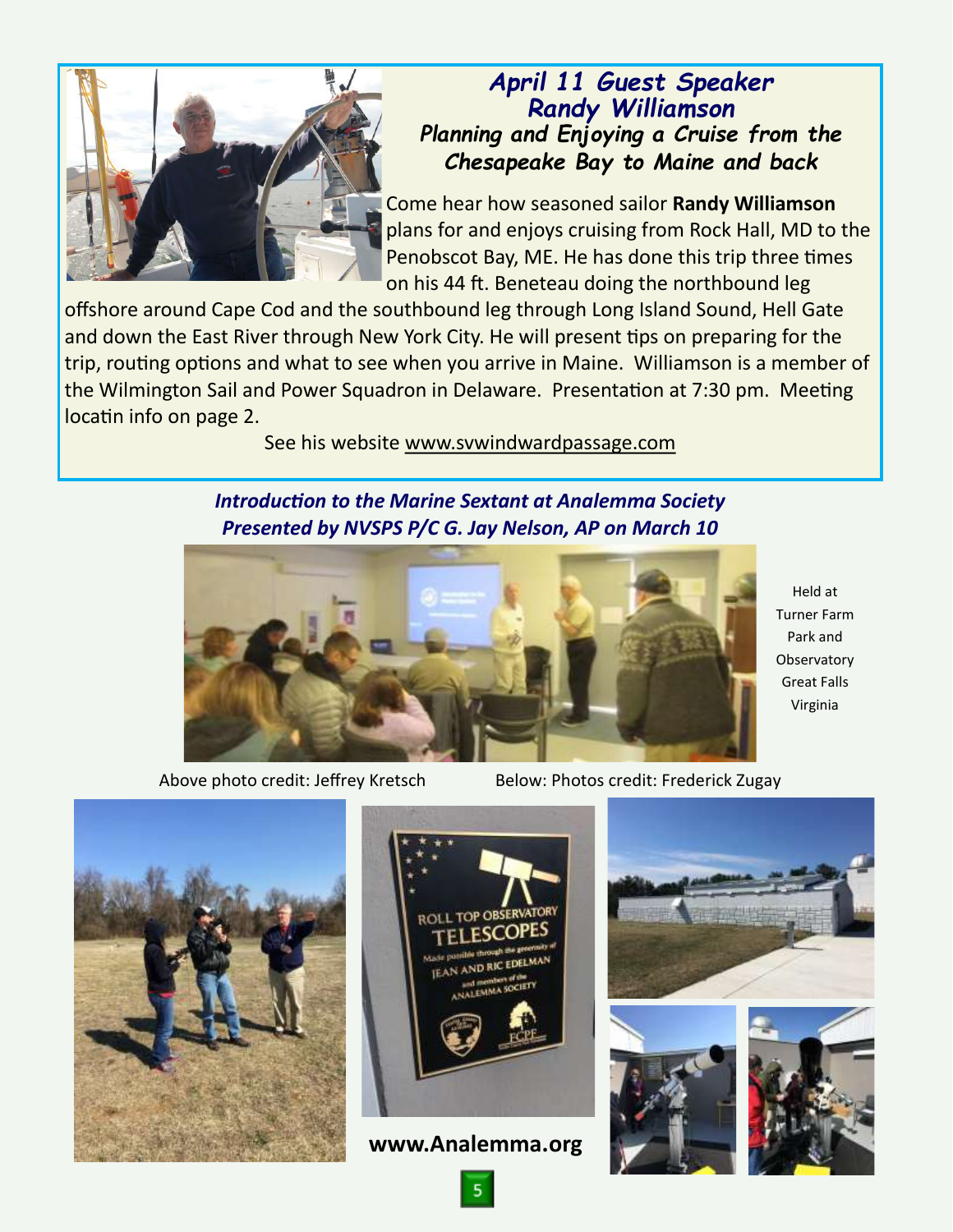



**Northern Virginia Sail and Power Squadron**

# *2018 Spring Picnic*

# *Saturday 19 May 12:00 to 16:00 hrs. Fairfax Yacht Club*

## *Join us for food and drinks Combined with the May meeting Vessel Safety Checks will be available*

To help defray expenses there is a \$5.00 charge for each member and guest, payable at door. Member Name/Guests: Please inform me what your favorite, appetizer, salad, main dish, or dessert you will be bringing to share!

Yes, I can help with Setup Cleanup Call, mail form or email response to Secretary Evelyn Alls, [secretary@nvsps.org,](mailto:secretary@nvsps.org) 703-569-1511, 7800 Braemar Way, Springfield, VA 22153





Photo courtesy of Fairfax Yacht Club

**Fairfax Yacht Club**,10721 Colchester Road. Mason Neck, VA 22079, (703) 339-8736

**From the Beltway Driving South:** Drive south on I-95 from the Beltway and take the exit for Woodbridge via US Rt. 1 south. Turn left at Furnace Road, which is at the first traffic light. This is just prior to the Occoquan River Bridge. Follow Furnace Road through the railroad underpass (Caution one car wide and a blind turn, sound your horn before entering). Continue about another 75-100 yards where Furnace Road bears to the left and joins Old Colchester Road. Do not bear to the left but proceed straight across. This is a private lane, which leads into the Fairfax Yacht Club. Follow this lane through the gate (it will be open) and park at any open space.

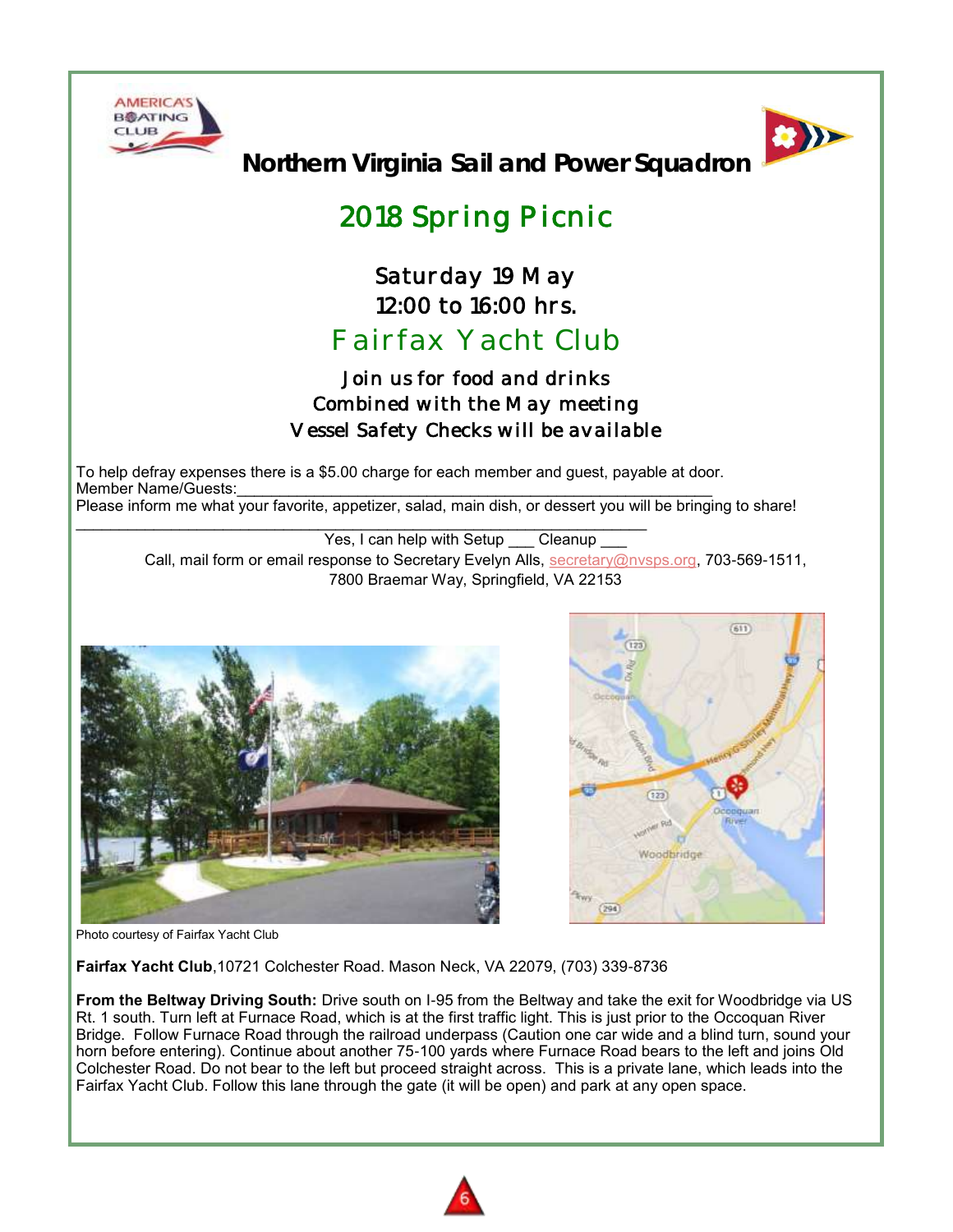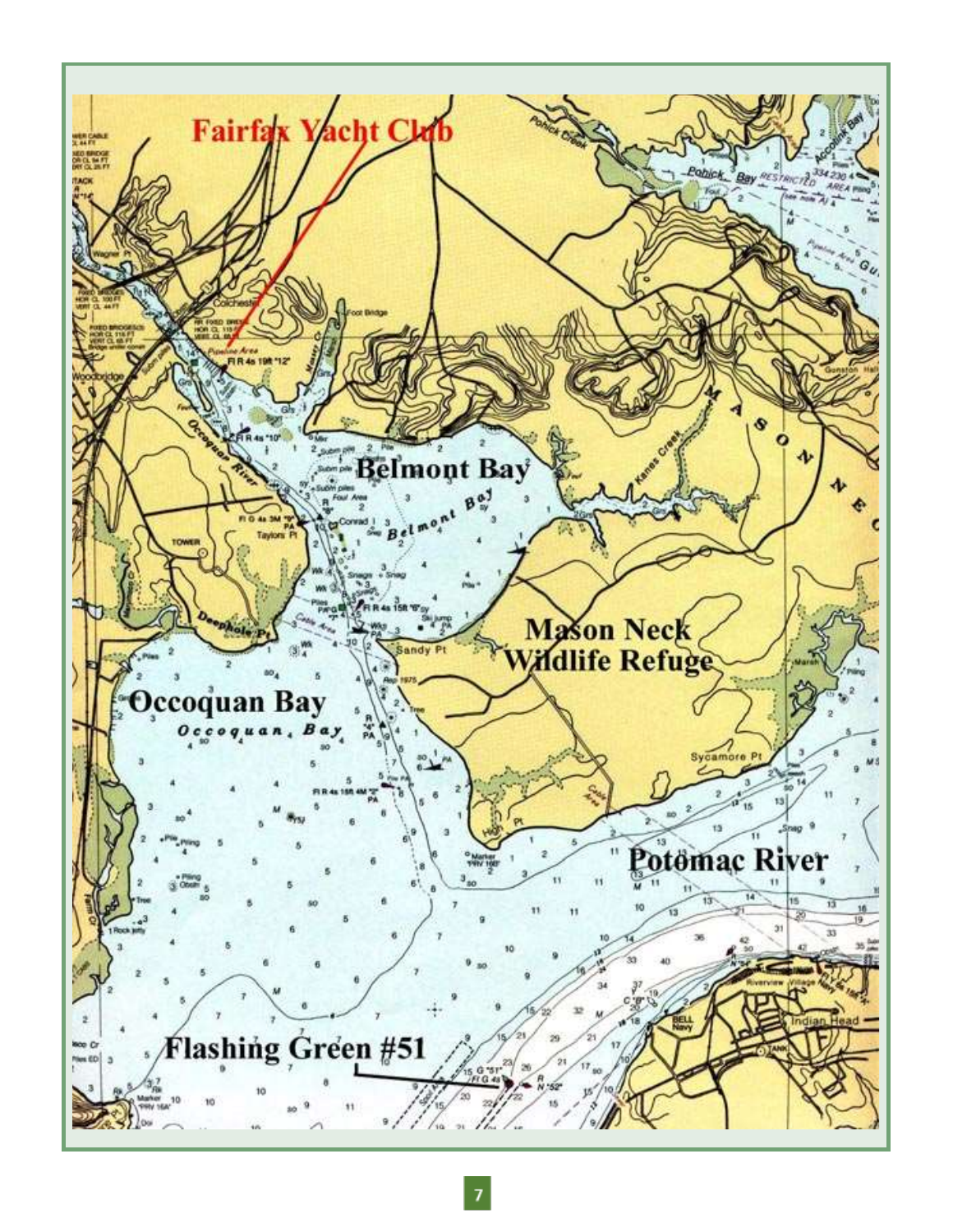## *Nominating Committee Report:*

The following members were elected for the squadron year 2018-19:

| Elections were held on 14 March and to be                                                                    | <b>Auditing Committee:</b>         |
|--------------------------------------------------------------------------------------------------------------|------------------------------------|
| installed at the Change-of-Watch on 25 March at<br><b>Springfield Golf and Country Club. (at press time)</b> | Lt Robert Donahue, AP              |
| <b>Bridge Officers are listed on page 2</b>                                                                  | P/C Richard E. Unis, JN            |
| <b>Members-at-Large of the Executive Committee:</b>                                                          | P/C Francis Williamson, AP         |
|                                                                                                              | <b>Nominating Committee:</b>       |
| Lt Richard E. Cohen, P                                                                                       | P/C Jere Dando, AP                 |
| P/C Alan R. Hart, AP                                                                                         | Lt Robert Donahue, AP              |
| P/Lt/C Cathleen Sheffield, AP                                                                                |                                    |
| P/C Richard E. Unis, JN                                                                                      | P/C Alan Hart, AP                  |
| Lt Claire Wyngaard, P                                                                                        | P/C G. Jay Nelson, AP              |
| <b>Rules Committee:</b>                                                                                      | P/C Richard Unis, JN               |
| Lt Evelyn Alls, P                                                                                            | <b>Respectfully submitted,</b>     |
|                                                                                                              | P/C Alan R. Hart, AP               |
| P/C Gale Alls, SN                                                                                            | <b>Chair, Nominating Committee</b> |
| P/C Richard Durgin, JN                                                                                       | 1oldtar@gmail.com, 540-898-6002    |
| P/Lt/C Cathleen Sheffield, AP                                                                                |                                    |
| P/C John Shivik, AP                                                                                          |                                    |

# **May Birthdays!** Matthew R. Fischer, 9

P/Lt/C Steven D Hall, AP 15 Cole Smith 15 P/C Alan R Hart, AP 16 Ronald F Bosco 20

Marcia E. Cram, P 21 Joan R Burg, S 22 Ethan James Phillips 26 P/Lt/C Glenn A. Fahey, P 28 Jean P. Durgin, AP 31 Ann Hall, S 31



# *Events and Seminars*



Fawcett Boat Supplies Seminar Series: http://fawcettboat.com Chesapeake Bay Magazine: https://www.chesapeakebaymagazine.com/events-1/ Spinsheet Calendar of Events: https://www.spinsheet.com/calendar Proptalk Calendar of Events: https://www.proptalk.com/calendar/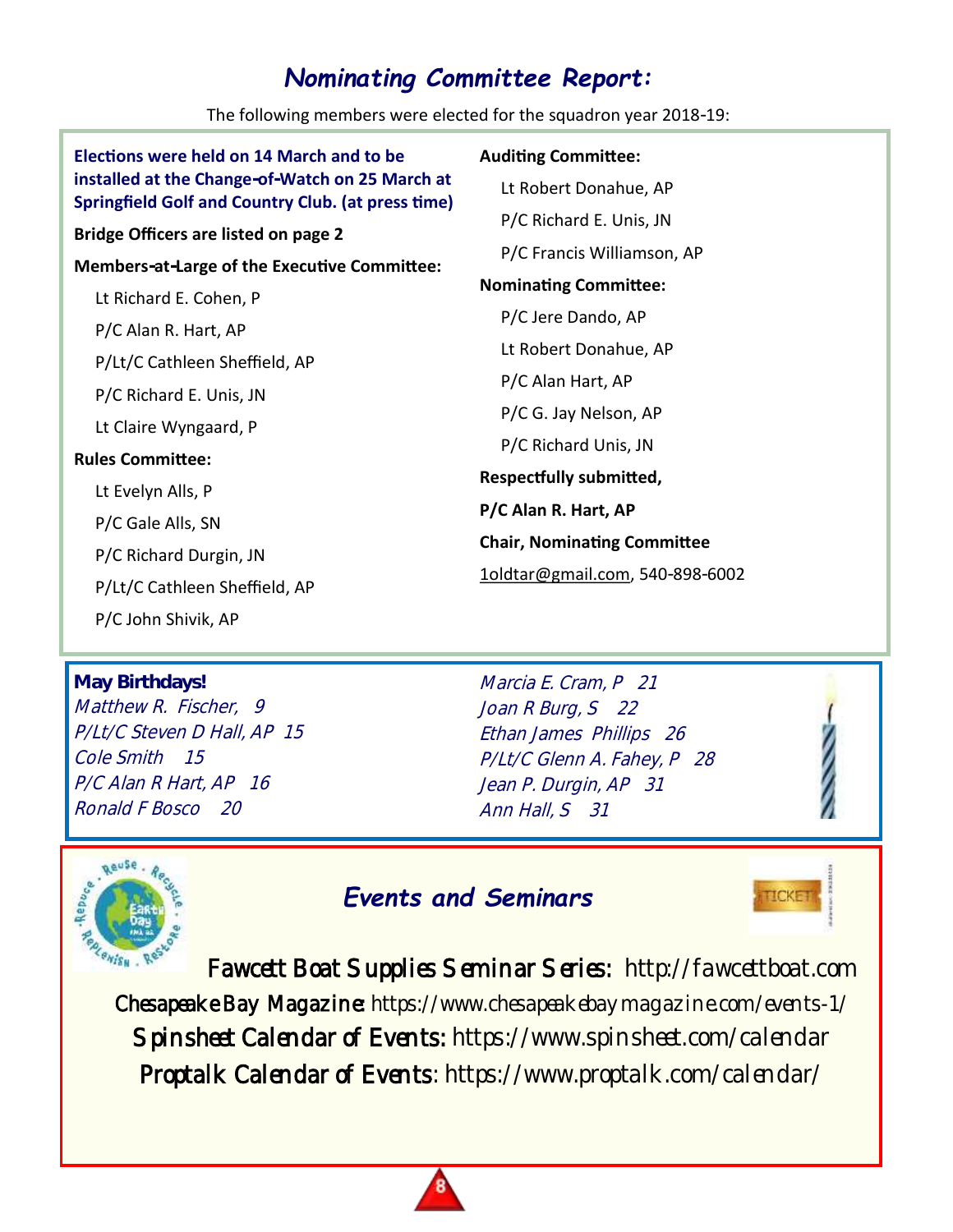





Thanks to boating writer, marine surveyor and boatbuilder Mark Corke for speaking March 14 about how he built *Mallard,* a Cornish folkboat, by himself! Left, *Mallard*, the Golant Gaffer Designer, Roger Dongray